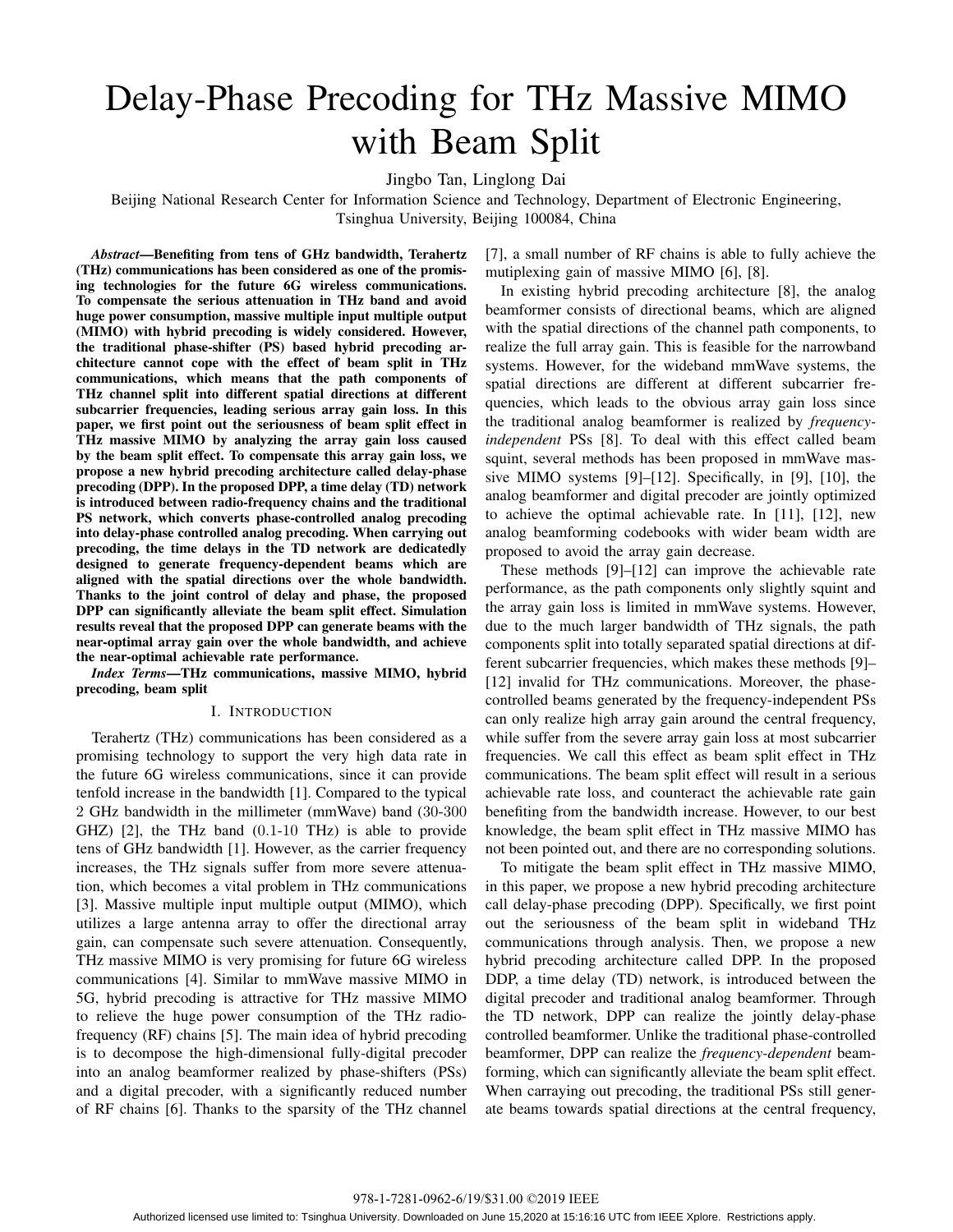

Fig. 1. Typical hybrid precoding structure.

while the time delays in the TD network are dedicatedly designed to make the beams aligned with the spatial directions over the whole bandwidth. Simulation results verify that the proposed DDP can achieve the near-optimal achievable rate.

*Notation:* Lower-case and upper-case boldface letters represent vectors and matrices, respectively;  $(\cdot)^T$  and  $(\cdot)^H$  denote the transpose and conjugate transpose, respectively;  $H_{[i,j]}$ denotes the element of matrix **H** at the *i*-th row and the *j*-th column; E(*·*) denotes the expectation; *|·|* denotes the absolute operator;  $\mathbf{I}_N$  represents the identity matrix of size  $N \times N$ ; diag(**A**) denotes block diagonal matrix where each column of **A** represents the diagonal elements.  $CN(\mu, \Sigma)$  and  $U(a, b)$ denote the Gaussian distribution with mean  $\mu$  and covariance **Σ**, and the uniform distribution between *a* and *b*, respectively.

#### II. SYSTEM MODEL

We consider a THz massive MIMO system with conventional hybrid precoding as shown in Fig. 1. The base station (BS) employs an *Nt*-antenna uniform linear array and *NRF* radio-frequency chains. An *Nr*-antenna user is served and *N<sup>s</sup>* data streams are transmitted simultaneously ( $N_s = N_r \leq$  $N_{RF} \ll N_t$ ). To realize reliable wideband transmission, we adopt orthogonal frequency division multiplexing (OFDM) with *M* subcarriers. The received *Nr*-stream signal at the *m*-th subcarrier  $y_m \in C^{N_r \times 1}$ ,  $m = 1, 2, \dots, M$  is

$$
\mathbf{y}_m = \mathbf{H}_m^H \mathbf{A} \mathbf{D}_m \mathbf{s}_m + \mathbf{n}_m, \tag{1}
$$

where  $\mathbf{H}_m \in C^{N_t \times N_r}$  denotes the channel at the *m*-th subcarrier,  $A \in \mathcal{C}^{N_t \times N_{RF}}$  is the analog beamformer which is the same for all the subcarriers due to the use of traditional frequency-independent PSs [8] with restriction  $|\mathbf{A}_{[i,j]}| = \frac{1}{\sqrt{N}}$  $\frac{1}{N_t}$ ,  $\mathbf{D}_m \in \mathcal{C}^{N_{RF} \times N_s}$  is the digital precoder at the *m*-th subcarrier satisfying  $||AD_m||_F = \rho$ , where  $\rho$  is the transmission power, and  $\mathbf{n}_m \in \mathcal{C}^{N_r \times 1}$  denotes the additive white Gaussian noise (AWGN) at the *m*-th subcarrier following the distribution  $\mathbf{n}_m \sim \mathcal{CN}(0, \sigma^2 \mathbf{I}_{N_r})$  with  $\sigma^2$  presenting the noise power.

For the THz channel, we consider a widely utilized wideband ray-based channel model [7]. Denote *f<sup>c</sup>* as the central frequency and *f* as the bandwidth. Then, the frequency at the *m*th subcarrier is  $f_m = f_c + \frac{f}{M}(m-1-\frac{M-1}{2}), m = 1, 2, \cdots, M$ . For the *m*-th subcarrier, the channel can be presented as

$$
\mathbf{H}_m = \sum_{l=1}^L g_l e^{-j2\pi\tau_l f_m} \mathbf{f}_t(\theta_{l,m}) \mathbf{f}_r(\phi_{l,m})^H, \tag{2}
$$

where *L* denotes the number of resolvable paths,  $q_l$  and  $\tau_l$ represents the path gain and path delay of the *l*-th path,  $\theta_{l,m}, \phi_{l,m} \in [-1, 1]$  denote the spatial direction of the transmitter and the receiver of the *l*-th path and *m*-th subcarrier, respectively, and  $f_t(\theta_{l,m})$ ,  $f_r(\phi_{l,m})$  are the array response at the transmitter and receiver, e.g.,  $f_t(\theta_{l,m})$  can be presented as

$$
\mathbf{f}_t(\theta_{l,m}) = \frac{1}{\sqrt{N_t}} \left[ 1, e^{j\pi \theta_{l,m}}, e^{j\pi 2\theta_{l,m}}, \cdots, e^{j\pi (N_t - 1)\theta_{l,m}} \right]^T.
$$
\n(3)

In (3), the spatial directions are the directions of the paths in the spatial domain, which are determined by the physical propagation direction and the subcarrier frequency, e.g., for the spatial direction of the transmitter, we have  $\theta_{l,m}$  $2d \frac{f_m}{c} \sin \gamma_l$ , where *c* denotes the light speed,  $\gamma_l \in [-\pi/2, \pi/2]$ is the physical propagation direction of the *l*-th path, *d* is the fixed antenna spacing with  $d = \frac{c}{2f_c}$ .

### III. BEAM SPLIT

In this section, we will point out the beam split effect with the serious array gain degradation. We first consider the *l*th path component with spatial direction  $\theta_{l,m}$  in THz massive MIMO channel without loss of generality. Usually, one column of the analog beamformer  $a_l = A_{[:,l]}$ , is used to generate a beam on the *l*-th path's spatial direction at *f<sup>c</sup>* by setting  $\mathbf{a}_l = \mathbf{f}_t(\theta_{l,c})$  [8], where  $\theta_{l,c} = 2d \frac{f_c}{c} \sin \gamma_l$ . Thus, the array gain of  $a_l$  on the spatial direction  $\theta_{l,c}$  is

$$
|\eta(\mathbf{a}_l,\theta_{l,c})| = |\mathbf{f}_t(\theta_{l,c})^H \mathbf{a}_l| = |\mathbf{f}_t(\theta_{l,c})^H \mathbf{f}_t(\theta_{l,c})| = 1, \quad (4)
$$

which means by setting  $\mathbf{a}_l = \mathbf{f}_t(\theta_{l,c})$ ,  $\mathbf{a}_l$  can achieve highest array gain at *fc*. Thus, the narrowband systems can enjoy highest array gain over the whole bandwidth due to  $f_m \approx f_c$ .

However, in wideband systems, the difference between *f<sup>m</sup>* and *f<sup>c</sup>* cannot be ignored. Therefore, the path components have different spatial directions at different subcarriers as

$$
\theta_{l,m} = \frac{f_m}{f_c} \theta_{l,c} = \xi_m \theta_{l,c},
$$
\n(5)

where  $\xi_m = \frac{f_m}{f_c}$  is the relative frequency. In THz communications, the path components may even split into significantly different spatial directions at different subcarriers due to the wide bandwidth. This beam split effect causes serious array gain loss, which can be explained by Lemma 1.

**Lemma 1.** *When*  $|(\xi_m - 1)\theta_{l,m}| \geq \frac{1}{N_t}$ , the ratio  $\zeta$  between *the array gain of* **a***<sup>l</sup> on spatial direction θl,m and that on the central spatial direction*  $\theta_{l,c}$  *is* 

$$
\zeta = \frac{|\eta(\mathbf{a}_l, \theta_{l,m})|}{|\eta(\mathbf{a}_l, \theta_{l,c})|} \le \frac{1}{N_t \sin \frac{3\pi}{2N_t}},
$$
(6)

*Proof:* The array gain of  $a_l$  on the spatial direction  $\theta \in$  $[-1, 1]$  can be denoted as  $|\eta(\mathbf{a}_l, \theta)| = |\mathbf{f}_t(\theta)^H \mathbf{a}_l|$ . Then, the array gain  $\eta(\mathbf{a}_l, \theta_{l,m})$  satisfies

$$
\eta(\mathbf{a}_{l}, \theta_{l,m}) = \mathbf{f}_{t}(\theta_{l,m})^{H} \mathbf{f}_{t}(\theta_{l,c}) \stackrel{(a)}{=} \frac{1}{N_{t}} \sum_{n=0}^{N_{t}-1} e^{-jn\pi(\xi_{m}-1)\theta_{l,c}} \n\stackrel{(b)}{=} \frac{\sin \frac{N_{t}\pi}{2}(\xi_{m}-1)\theta_{l,c}}{N_{t} \sin \frac{\pi}{2}(\xi_{m}-1)\theta_{l,c}} e^{j\frac{(N_{t}-1)\pi}{2}(\xi_{m}-1)\theta_{l,c}},
$$
\n(7)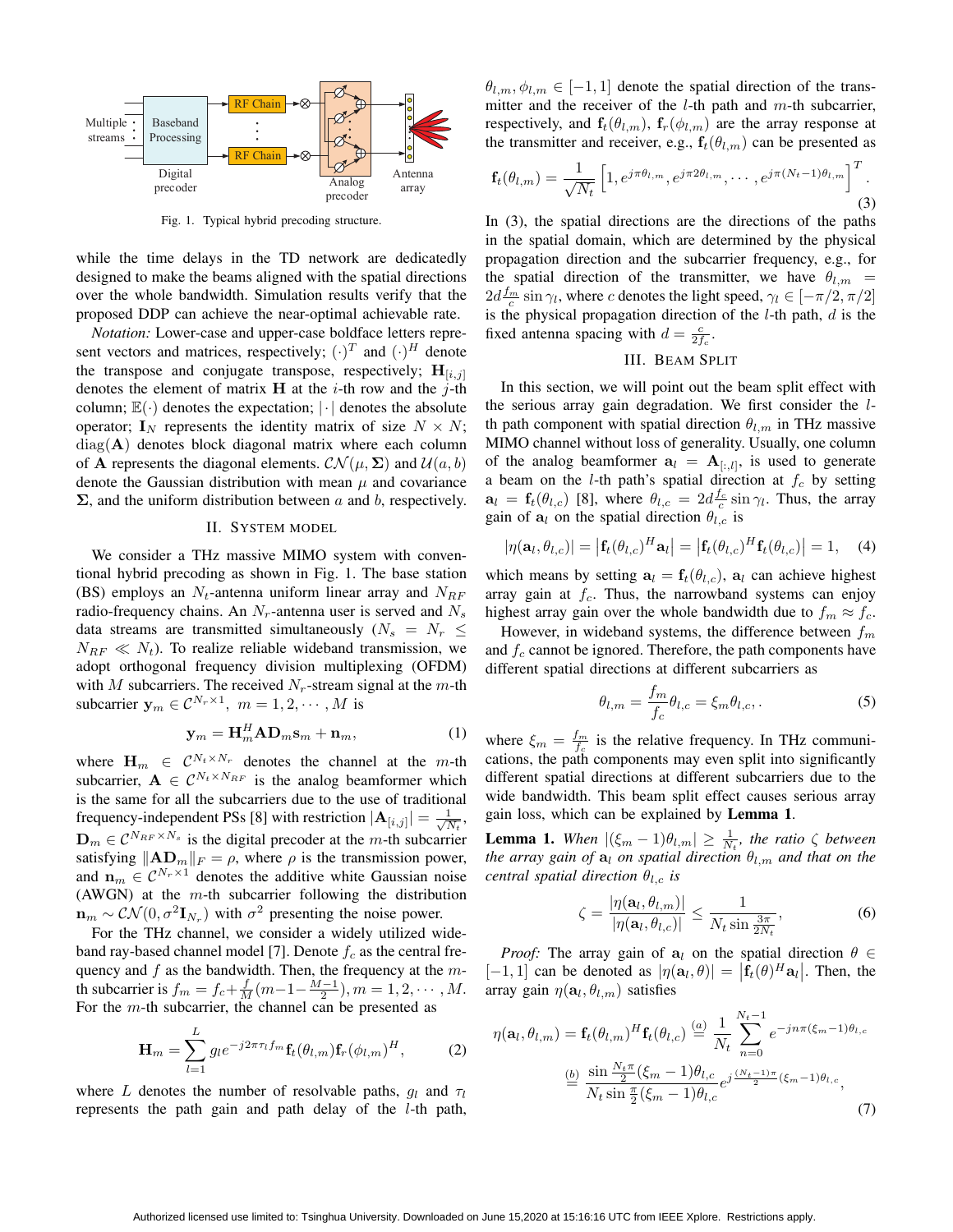

Fig. 2. (a) beam pattern of  $f_t(\theta_{l,c})$  in narrowband channel; (b) beam pattern of  $f_t(\theta_{l,c})$  in wideband channel; (c) array gain performance of  $a_l$ .

where (a) comes from (8) and (b) comes from the equation  $\Sigma_{n=0}^{N-1} e^{-jn\pi\alpha} = \frac{\sin \frac{N_{t}\pi}{2} \alpha}{N_{t} \sin \frac{\pi}{2} \alpha} e^{j\frac{(N-1)\pi}{2} \alpha}$ . Thus, the array gain of  $a_l$  on the spatial direction  $\theta_{l,m}$  is

$$
|\eta(\mathbf{a}_l, \theta_{l,m})| = \frac{1}{N_t} |\Xi_{N_t}((\xi_m - 1)\theta_{l,c})|,
$$
 (8)

where  $\Xi_{N_t}(x) = \frac{\sin \frac{N_t \pi}{2} x}{\sin \frac{\pi}{2} x}$  is the Dirichlet sinc function, where  $\Xi_{N_t}(0) = N_t$  is the maximum and the value of  $\Xi_{N_t}(x)$ decreases sharply as  $|x|$  increases [13]. Specifically, the array gain ratio between the spatial direction  $\theta_{l,m}$  and  $\theta_{l,c}$  is

$$
\zeta = \frac{|\eta(\mathbf{a}_l, \theta_{l,m})|}{|\eta(\mathbf{a}_l, \theta_{l,c})|} = \frac{1}{N_t} |\Xi_{N_t}((\xi_m - 1)\theta_{l,c})|.
$$
 (9)

When  $|(\xi_m - 1)\psi_l| \geq \frac{2}{N_t}$ , according to the power-focusing property of  $\Xi(x)$  [13], we have

$$
\zeta \le \frac{1}{N_t \sin \frac{3\pi}{2N_t}},\tag{10}
$$

which completes the proof.

According to Lemma 1, we can see that since the spatial directions change from  $\theta_{l,c}$  to  $\theta_{l,m}$  at different subcarrier frequencies, the frequency-independent beam **a***<sup>l</sup>* which is aligned with  $\theta_{l,c}$  cannot achieve the highest array gain. Moreover, when the bandwidth *ξ<sup>m</sup>* becomes larger in THz communications, **a***<sup>l</sup>* causes severe array gain loss because the path components are totally splited into different spatial directions and larger number of subcarriers satisfy  $|(\xi_m - 1)\psi_l| \ge \frac{2}{N_t}$ . E.g., Fig. 2 (a) and (b) illustrates the beam pattern  $|\eta(\mathbf{f}_t(\hat{\theta}_{l,c}), \theta)|$ with parameters  $f_c = 100$  GHz,  $\theta_{l,c} = 0.5$ ,  $N_t = 256$  and  $M = 128$ . The narrowband and wideband case with  $f = 0.1$ GHz and  $f = 5$  GHz are shown in Fig. 2 (a) and (b), respectively. We can observe from Fig. 2 (b) that the spatial directions obviously separate from  $\theta_{l,c}$  in wideband case at  $f_1$  and  $f_M$ . In Fig. 2 (c), the array gain of  $a_l$  at different subcarriers is shown. We can see that as the bandwidth increases, the array gain loss becomes larger. When  $m \leq 25$  or



 $m \ge 103$ ,  $|(\xi_m-1)\psi_l| \ge \frac{2}{N_t}$  in  $f = 5$  GHz case, which means more than 40% subcarriers suffer nearly 80% array gain loss according to (10). Such a serious array gain loss will lead to serious achievable rate degradation, which is not acceptable in the future THz communications. However, the existing hybrid precoding architecture cannot solve this problem. To this end, in the next section we will propose a new hybrid precoding architecture called DPP.

## IV. DELAY-PHASE PRECODING

As discussed in III, due to the beam split effect, the frequency-independent beamformer cannot generate beams aligned with frequency-dependent spatial directions, which is the main reason of the severe array gain loss. To solve this problem, we propose a new precoding architecture called DPP. The proposed DPP architecture is shown in Fig. 3. In the DPP, we introduce a TD network between the digital precoder and the traditional analog beamformer. The proposed DPP converts the traditional phase-controlled beamformer into jointly delay-phase controlled beamformer, which can realize frequency-dependent beamforming. Specifically, each RF chain is connected to *K* TD elements and each TD element is connected to  $P = N_t/K$  traditional frequency-independent PSs in a sub-connected manner. The TD network, as a new layer of precoding, can realize frequency-dependent phase shifts through time delays, e.g.,  $-2\pi f_m t$  phase shift by time delay *t* at  $f_m$ . Therefore, the received signal at the *m*-th subcarrier can be denoted as

$$
\mathbf{y}_m = \mathbf{H}_m^H \mathbf{A}_u \mathbf{A}_m^{TD} \mathbf{D}_m \mathbf{s}_m + \mathbf{n}_m, \tag{11}
$$

where  $\mathbf{A}_{m}^{TD} \in \mathcal{C}^{KN_{RF} \times N_{RF}}$  denotes the frequency-dependent phase shifts realized by TD network, and satisfies

$$
\mathbf{A}_{m}^{TD} = \text{diag}([e^{-j2\pi f_m \mathbf{t}_1}, \cdots, e^{-j2\pi f_m \mathbf{t}_{N_{RF}} }]),\qquad(12)
$$

where  $\mathbf{t}_l \in C^{K \times 1} = [t_{l,1}, t_{l,2}, \cdots, t_{l,K}]^T$  denotes the time delays realized by *K* TD elements for the *l*-th beam. The original analog beamformer **A** in (1) is correspondingly reshaped as  ${\bf A}_u = [{\bf A}_{u,1}, {\bf A}_{u,2}, \cdots, {\bf A}_{u,N_{RF}}]$  with

$$
\mathbf{A}_{u,l} = \text{diag}([\widetilde{\mathbf{a}}_{l,1}, \widetilde{\mathbf{a}}_{l,2}, \cdots, \widetilde{\mathbf{a}}_{l,K}]),\tag{13}
$$

where  $\tilde{a}_{l,k} \in C^{P \times 1}$  denotes the beamforming vector of *P* frequency-independent PSs connected to the *k*-th TD element for the *l*-th beam.

The next question is how to utilize the time delay realized by the TD network to mitigate the beam split effect. Con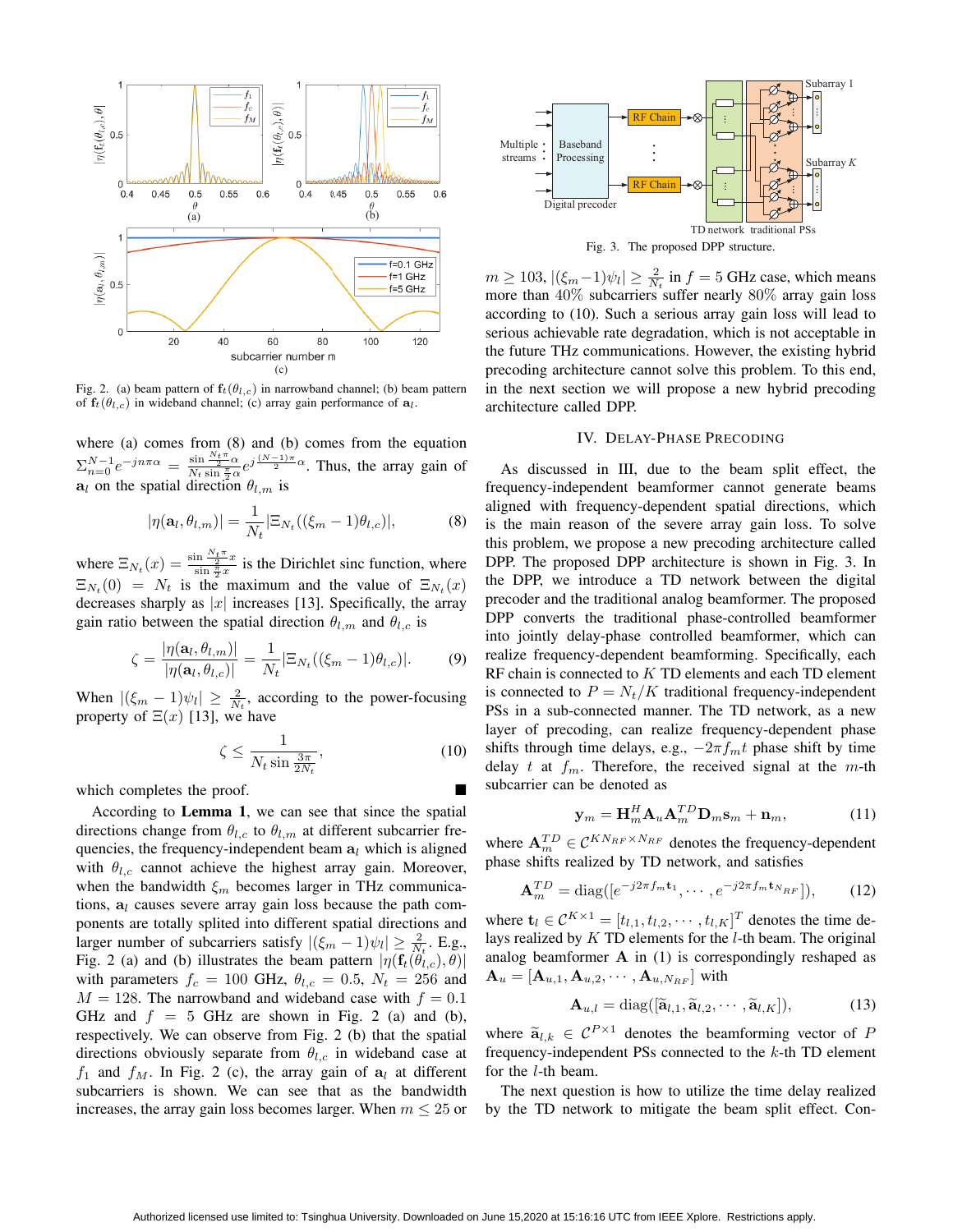sidering  $\bar{\mathbf{a}}_{l,m}$  as the *l*-th column of  $\mathbf{A}_u \mathbf{A}_m^{TD}$  with  $\bar{\mathbf{a}}_{l,m}$  =  $A_{u,l}e^{-j2\pi f_m t_l}$ , the array gain of  $\bar{a}_{l,m}$  satisfies Lemma 2.

**Lemma 2.** When  $\widetilde{a}_{l,k}$  satisfies  $[\widetilde{a}_{l,1}^T, \widetilde{a}_{l,2}^T, \cdots, \widetilde{a}_{l,K}^T]^T$  =  ${\bf f}_t(\theta_{l,c})$  and  $e^{-j2\pi f_m{\bf t}_l} = [1, e^{j\pi\beta}, \cdots, e^{j\pi(K-1)\beta}]^T$ ,  $\bar{{\bf a}}_{l,m}$  is *aligned with the spatial direction ψ<sup>l</sup> as*

$$
\psi_l = \arg \max_{\theta} |\eta(\bar{\mathbf{a}}_{l,m}, \theta)| = \theta_{l,c} + \frac{\beta}{P}.
$$
 (14)

*where*  $\beta \in [-1, 1]$  *with array gain*  $|\eta(\bar{a}_{l,m}, \psi_l)| = \frac{K}{N_t} \mathbb{E}_P(\frac{\beta}{P})$ .

*Proof:* The array gain of  $\bar{a}_{l,m}$  on the spatial direc- $|n(\bar{\mathbf{a}}_{l,m}, \theta)| = |\mathbf{f}_t(\theta)^H \bar{\mathbf{a}}_{l,m}|.$ With  $[\tilde{\mathbf{a}}_{l,1}^T, \tilde{\mathbf{a}}_{l,2}^T, \cdots, \tilde{\mathbf{a}}_{l,K}^T]^T = \mathbf{f}(\theta_{l,c})$  and  $e^{-j2\pi f_m \mathbf{t}_l} =$  $\left[1, e^{j\pi\beta}, e^{j\pi 2\beta}, \cdots, e^{j\pi(K-1)\beta}\right]^T$ , we have

$$
\eta(\bar{\mathbf{a}}_{l,m}, \theta) = \frac{1}{N_t} \sum_{k=1}^{K} \sum_{p=1}^{P} e^{j\pi [(k-1)P + (p-1)]\theta_{l,c}} e^{j\pi (k-1)\beta}
$$
\n
$$
\times e^{-j\pi [(k-1)P + (p-1)]\theta}.
$$
\n(15)

By seperating the summation on *K* and *P*, we have

$$
\eta(\bar{\mathbf{a}}_{l,m}, \theta) = \frac{1}{N_t} \sum_{k=1}^{K} e^{j\pi(k-1)[P(\theta_{l,c}-\theta)+\beta]}
$$

$$
\times \sum_{p=1}^{P} e^{j\pi(p-1)(\theta_{l,c}-\theta)}.
$$
(16)

Then, we can transform the summation as

$$
|\eta(\bar{\mathbf{a}}_{l,m},\theta)| = \frac{1}{N_t} |\Xi_K(P(\theta_{l,c}-\theta) + \beta)\Xi_P(\theta_{l,c}-\theta)|. \tag{17}
$$

We can see that the array gain of  $\bar{a}_l$  is the product of two Dirichlet sinc function. For the  $\Xi_K(P(\theta_{l,c}-\theta)+\beta)$ , the maximum point is  $\psi_{K,max} = \theta_{l,c} + \frac{\beta}{P}$  by setting  $P(\theta_{l,c} - \theta) + \beta = 0$ , and the main lobe width of  $\Xi_K(P(\theta_{l,c} - \theta) + \beta)$  is  $\frac{4}{N_t}$ . Similarly for  $\Xi_P(\theta_{l,c} - \theta)$ , the maximum point is  $\psi_{P,max} = \theta_{l,c}$ and the main lobe width is  $\frac{4}{p}$ . Considering that  $\beta \in [-1, 1]$ , we have,  $\psi_{K,max} \in [\theta_{l,c} - \frac{1}{P}, \theta_{l,c} + \frac{1}{P}]$ , which means that the maximum point of  $\Xi_K(P(\theta_{l,c} - \theta) + \beta)$  locates in the main lobe of  $\Xi_P(\theta_{l,c} - \theta)$  with range of  $[\theta_{l,c} - \frac{2}{P}, \theta_{l,c} + \frac{2}{P}]$ . Then, considering that the main lobe width of  $\mathbb{E}_P(\theta_{l,c} - \theta)$  is *K* times wider than  $\Xi_K(P(\theta_{l,c} - \theta) + \beta)$ , the variation range of  $\Xi_P(\theta_{l,c} - \theta)$  in the main lobe of  $\Xi_K(P(\theta_{l,c} - \theta) + \beta)$  is much smaller than the variation range of  $\Xi_K(P(\theta_{l,c}-\theta)+\beta)$ . Therefore, the maximum value of  $|\eta(\bar{\mathbf{a}}_{l,m}, \theta)|$  can be approximately seen as decided by  $\Xi_K(P(\theta_{l,c} - \theta) + \beta)$ , which means

$$
\psi_l = \arg \max_{\theta} |\eta(\bar{\mathbf{a}}_{l,m}, \theta)| = \psi_{K,max} = \theta_{l,c} + \frac{\beta}{P}, \qquad (18)
$$

which is also shown in Fig. 4. Then, the array gain  $|\eta(\bar{\mathbf{a}}_{l,m},\theta)|$ can be denoted by substituting (18) into (17) as

$$
|\eta(\bar{\mathbf{a}}_{l,m},\theta)| = \frac{1}{N_t} |\Xi_K(0)\Xi_P(\theta_{l,c} - \psi_l)| = \left| \frac{K}{N_t} \Xi_P(\frac{\beta}{P}) \right|, \tag{19}
$$

which completes the proof.

We can notice that a small phase shift  $\beta$  provided by time



Fig. 4. The figure of Dirichlet sinc functions, where Ξ*<sup>K</sup>* denotes  $|\frac{1}{K}\Xi_K(P(\theta_{l,c} - \theta) + \beta)|$  and  $|\Xi_P|$  denotes  $|\frac{1}{P}\Xi_P(\theta_{l,c} - \theta)|$ .

delay can change the spatial direction of the original beam  $f_t(\theta_{l,c})$ , from **Lemma 2.** Hence, the design of  $\bar{a}_{l,m}$  in the DPP is converted to designing the time delay that should be provided by the TD network, while the traditional PSs network still perform beamforming on the spatial direction  $\theta_{l,c}$  as  $[\tilde{\mathbf{a}}_{l,1}^T, \tilde{\mathbf{a}}_{l,2}^T, \cdots, \tilde{\mathbf{a}}_{l,K}^T]^T = \mathbf{f}_t(\theta_{l,c})$ . Specifically, the beam split can be compensated by setting  $\beta$  satisfying  $\psi_l = \theta_{l,m}$ , which makes the spatial direction change from  $\theta_{l,c}$  to  $\theta_{l,m}$ at frequency  $f_m$ . Denoting  $\bar{\beta}_{l,m}$  as the phase shift that the TD network should achieve to compensate the beam split at frequency *f<sup>m</sup>* for the *l*-th beam, we have

$$
\bar{\beta}_{l,m} = (\xi_m - 1)P\theta_{l,c}.
$$
\n(20)

According to Lemma 2 and (20), for the *l*-th beam, the time delays realized by *K* TD elements should satisfy

$$
e^{-j2\pi f_m \mathbf{t}_l} = \left[1, e^{j\pi \bar{\beta}_{l,m}}, e^{j\pi 2\bar{\beta}_{l,m}}, \cdots, e^{j\pi (K-1)\bar{\beta}_{l,m}}\right]^T.
$$
\n(21)

Notice that for  $f_c$ , the required phase shift should be  $\bar{\beta}_{c,l} = 0$ . Thus, the time delays in  $t_l$  should be integer multiply of the period of *fc*, to maintain the beam towards the spatial direction  $\theta_{l,c}$ . Under this point and (21), the time delay vector  $t_l$  should be set as  $\mathbf{t}_l = [0, s_l T_c, 2s_l T_c, \cdots, (K-1)s_l T_c]^T$ , where  $T_c$ is the period of the carrier frequency  $f_c$ , and  $s_l$  denotes the number of periods that should be delayed for the *l*-th beam. Thus, *s<sup>l</sup>* should satisfy

$$
-2\pi f_m s_l T_c + 2\pi s_l = \pi \bar{\beta}_{m,l},\qquad(22)
$$

where  $2\pi s_l$  is to make the left side of (22) belong to  $[-\pi, \pi]$ , as the range of  $\pi \bar{\beta}_{m,l}$  is also  $[-\pi, \pi]$ . Then, substituting  $T_c = \frac{1}{f_c}$ ,  $\xi_m = \frac{f_m}{f_c}$  and (20) into (22), we have

$$
s_l = -\frac{P\theta_{l,c}}{2}.\tag{23}
$$

Notice that in (23), the periods number  $s_l$  is decided by  $P$ and spatial direciton  $\theta_{l,c}$  at  $f_c$ , and has no relationship with frequency  $\xi_m$ . This means that an identical time delay can compensate the beam split at all the subcarriers. Considering that  $s_l$  is an integer and the time delays  $t_{l,i}$  should be larger than 0, a small modification of (23) should be operated. Thus, the time delay of *i*-th TD element  $t_{l,i}$  can be denoted as

$$
t_{l,i} = \begin{cases} (K-1+i)\left[-\frac{P\theta_{l,c}}{2}\right]T_c, & \theta_{l,c} > 0, \\ i\left[-\frac{P\theta_{l,c}}{2}\right]T_c, & \theta_{l,c} \le 0, \end{cases}
$$
(24)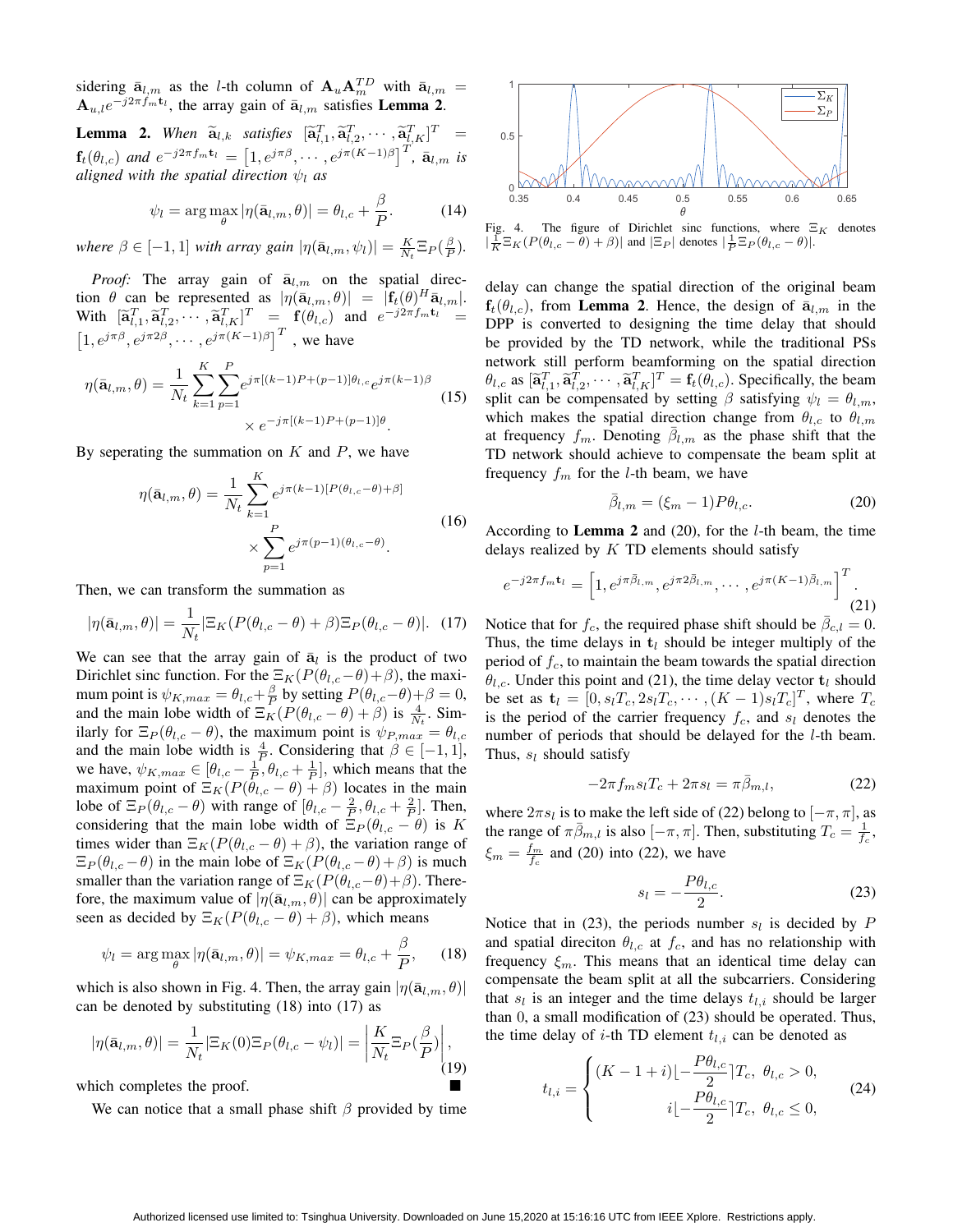where  $(K - 1)sT_c$  has been added to each time delays to make  $t_{l,i}$  larger than 0 when  $\theta_{l,c} > 0$ , which guarantees that the phase shift is equal to  $\beta_{m,l}$ .

Algorithm 1 Hybrid precoding for the proposed DPP. Inputs:

Channel  $\mathbf{H}_m$ ; Spatial directions  $\theta_{l,c}$ ; Output: Hybrid precoder  $\mathbf{A}_u$ ,  $\mathbf{A}_m^{TD}$  and  $\mathbf{D}_m$ ; 1: **for**  $l \in \{1, 2, \cdots, N_{RF}\}\$  do 2: Generate  $\mathbf{A}_{u,l}$  by  $[\widetilde{\mathbf{a}}_{l,1}, \widetilde{\mathbf{a}}_{l,2}, \cdots, \widetilde{\mathbf{a}}_{l,K}]$ Generate  $\mathbf{A}_{u,l}$  by  $[\tilde{\mathbf{a}}_{l,1}, \tilde{\mathbf{a}}_{l,2}, \cdots, \tilde{\mathbf{a}}_{l,K}]^T = \mathbf{f}_t(\theta_{l,c});$ 3:  $s_l = -\frac{P\theta_{l,c}}{2};$ 4:  $t_{l,i} =$  $\int (K-1+i)[s_i]T_c, \theta_{l,c} > 0$  $i[s_l]T_c, \theta_{l,c} \leq 0$ <sup>;</sup> 5:  $\mathbf{t}_l = [t_{l,1}, t_{l,2}, \cdots, t_{l,K}];$ 6: end for 7:  $\mathbf{A}_u = [\mathbf{A}_{u,1}, \mathbf{A}_{u,2}, \cdots, \mathbf{A}_{u,N_{BF}}];$ 8: for  $m \in \{1, 2, \dots, M\}$  do  $\mathbf{A}_{m}^{TD} = \text{diag}([e^{-j2\pi f_m \mathbf{t}_1}, \cdots, e^{-j2\pi f_m \mathbf{t}_{N_{RF}}}]);$ 10:  $\mathbf{H}_{m,eq} = \mathbf{H}_{m}^{H} \mathbf{A}_{u} \mathbf{A}_{m}^{TD};$  $\mathbf{D}_m = \mu \mathbf{V}_{m,eq,[:,1:N_{RF}]}, \mathbf{H}_{m,eq} = \mathbf{U}_{m,eq} \mathbf{\Sigma}_{m,eq} \mathbf{V}_{m,eq}^H$ 12: end for 13: **return**  $\mathbf{A}_u$ ,  $\mathbf{A}_m^{TD}$  and  $\mathbf{D}_m$ .

Therefore, the DPP structure can compensate for the beam split by setting  $t_{l,i}$  as (24) and  $\mathbf{t}_l = [t_{l,1}, t_{l,2}, \cdots, t_{l,K}]^T$  for the *l*-th beam. Based on the deriviation above, we propose a hybrid precoding method for the DDP structure. Its key idea is to generate beams towards the spatial directions  $\theta_{l,c}$  by frequency-independent PSs and compensate fthe beam split effect by the TD network, whose pseudo-code is illustrated in Algorithm 1. We assume that the BS knows the channel  $\mathbf{H}_m$  and the spatial directions  $\theta_{l,c}$ , which can be obtained by efficient channel estimation scheme [14]. Without lossing generality, we assume that the spatial directions are sorted based on the path gains as  $|g_1| > |g_2| > \cdots > |g_L|$ . In Algorithm 1, the analog precoder for the *l*-th beam  $A_{u,l}$  is firstly calculated in step 2 to generate beams towards spatial direction  $\theta_{l,c}$ . Then, the time delays by *K* TD elements are generated in step 3, 4 and 5, where the beams direction are changed from  $\theta_{l,c}$  to  $\theta$ <sup>*l*</sup>,*m*</sub> at *f<sub>m</sub>*. After that, the analog beamformer  $\mathbf{A}_u$  and  $\mathbf{A}_m^{TD}$ are generated in step 7 and 9. Finally, the digital precoder  $\mathbf{D}_m$  is calculated based on the equivalent channel  $\mathbf{H}_{m,eq}$ by traditional singular value decomposition (SVD) precoding [2] in step 10 and 11, where  $\mu$  is the power normalization coefficient. Through Algorithm 1, the DPP can achieve nearoptimal achievable rate, since each beam is aligned with the spatial direction at all the subcarriers by time delays, which will be verified in V by simulation results.

Due to the huge power consumption and high hardware complexity of TD elements [15], an important problem in the proposed DPP is that how many TD elements are sufficient to mitigate the beam split effect at all the subcarriers. In the previous deriviation, we have ignored that the phase shift  $\bar{\beta}_{l,m}$ has a range restriction as  $\bar{\beta}_m \in [-1, 1]$ . Thus, to compensate for the beam split at all the subcarriers, *P* should satisfy  $-1 \leq (\xi_m - 1)P\psi_l \leq 1$ . Recalling that  $\psi_l \in [-1, 1]$ ,  $\frac{f_1}{f_c} \leq \xi_m \leq \frac{f_M}{f_c}$  and  $K = N_t/P$ , we have

$$
K \ge \left(\frac{f_M}{f_c} - 1\right) N_t. \tag{25}
$$

From (25), we can observe that *K* increases linearly with the relative bandwidth  $f_M/f_c$ . Since the relative bandwidth is usually limited, e.g.,  $f_M/f_c = 110\%$  [1], the number *K* is far smaller than the number of antennas  $N_t$ , which is acceptable for hardware implementation.

By adopting the restriction of  $K$  in  $(25)$ , the array gain performance of the DDP can be derived. From (19), we have  $|\eta(\bar{\mathbf{a}}_{l,m},\theta_{l,m})| = \frac{K}{N_t}$  $\left| \Xi_P(\frac{\bar{\beta}_{l,m}}{P}) \right|$ . Notice that  $\bar{\beta}_{l,m} = (\xi_m - \xi_m)$ 1) $P\theta_{l,c}, \theta_{l,m} = \xi_m \theta_{l,c}$  and  $\theta_{l,c} \in [-1,1]$ , we have

$$
\mathbb{E}(|\eta(\bar{\mathbf{a}}_{m,l}, \theta_{l,m})|) = \frac{K}{2MN_t} \sum_{m=1}^{M} \int_{-1}^{1} |\Xi_P((\xi_m - 1)\theta_{l,c})| \mathrm{d}\theta_{l,c}.
$$
\n(26)

Because the integration of the Dirichlet sinc function is hard to computed [13], we utilize a polynomial to fit it by three points  $(-1, |\Xi_P(1-\xi_m)|), (0, P)$  and  $(1, |\Xi_P(\xi_m-1)|)$  as

$$
\int_{-1}^{1} |\Xi_{P}((\xi_{m}-1)\theta_{l,c})|d\theta_{l,c} \n\approx \int_{-1}^{1} [(\Xi_{P}(\xi_{m}-1)-P)\theta_{l,c}^{2}+P] d\theta_{l,c}.
$$
\n(27)

By substituting (27) into (26), we have

$$
\mathbb{E}(|\eta(\bar{\mathbf{a}}_{m,l}, \theta_{l,m})|) \approx \frac{K}{MN_t} \sum_{m=1}^{M} \left(\frac{1}{3} |\Xi_P(\xi_m - 1)| + \frac{2}{3} P\right).
$$
\n(28)

(28) indicates that the expectation of the array gain achieved by the DPP is decided by the relative frequency *ξ<sup>m</sup>* and *K*. Considering the constraint of (25),  $\xi_m - 1$  always locates in the main lobe of the Dirichlet sinc function  $\Xi_P(x)$ . This guarantees the array gain of the DDP is larger than  $\frac{2KP}{3N_t} = 0.667$ , which is much better than the array gain of the traditional structure shown in Fig. 2. Specifically, When  $f_c = 100$  GHz,  $f = 5$  GHz,  $M = 128$ ,  $K = 8$  and  $N_t = 256$ , we have  $\mathbb{E}(|\eta(\bar{\mathbf{a}}_{m,l}, \theta_{l,m})|) \approx 0.96$ , which means the proposed DPP is able to approach near-optimal array gain at all the subcarriers and the beam split effect can be efficiently relieved.

## V. SIMULATION RESULTS

In this section, numerical simulation results are shown to verify the performance of the proposed DPP. The system parameters are:  $N_t = 256$ ,  $N_r = N_s = 4$ ,  $M = 128$ ,  $N_{RF} = 4, K = 8, f_c = 100 \text{ GHz}, f = 5 \text{ GHz}, L = 4,$ and  $\bar{\theta}_l$ ,  $\bar{\phi}_l \sim \mathcal{U}[-\pi/2, \pi/2]$ .

Fig. 5 shows the beam pattern and the array gain of the proposed DPP with  $\theta_{l,c} = 0.5$ . We can observe from Fig. 5 (a) and (b) that the beam is changed to be aligned with spatial direction  $\theta_{l,m}$  at  $f_1$  and  $f_M$ . Meanwhile, in Fig. 5 (b), the beams generated by the proposed DPP can achieve nearly 95% highest array gain at  $f_1$  and  $f_M$ , which is consistent with the array gain analysis in IV. Moreover, we can see from Fig.